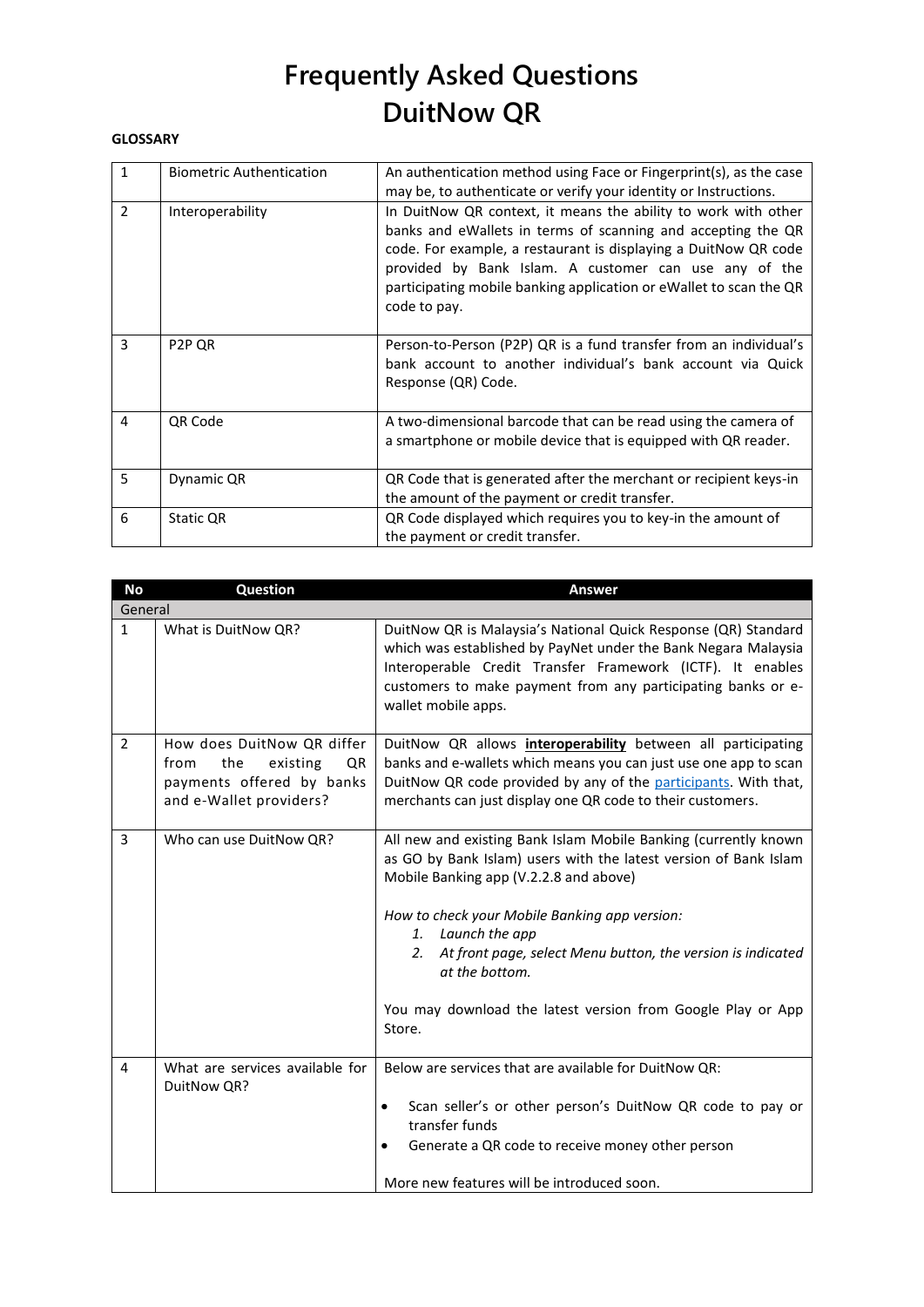| 5 | Where can I use DuitNow QR?                                                              | Look out for a DuitNow QR code standee at participating merchant                                                                                                                                                                                                                                                          |
|---|------------------------------------------------------------------------------------------|---------------------------------------------------------------------------------------------------------------------------------------------------------------------------------------------------------------------------------------------------------------------------------------------------------------------------|
|   |                                                                                          | outlets. You can also pay to any person who can generate a<br>DuitNow QR code on any participating bank apps and eWallet<br>mobile apps.                                                                                                                                                                                  |
|   |                                                                                          | Click here for the full list of DuitNow participants.                                                                                                                                                                                                                                                                     |
| 6 | minimum<br>What<br>the<br>are<br>requirements to use DuitNow<br>QR?                      | The minimum requirements of using the DuitNow QR are as<br>follows:<br>Bank Islam Mobile Banking app is downloaded on your<br>smartphone<br>Your smartphone must not be jail broken or rooted<br>Internet connection<br>The operating system of the smartphone must be IOS 10 and<br>above or Android version 5 and above |
|   |                                                                                          | Registered for DuitNow QR                                                                                                                                                                                                                                                                                                 |
| 7 | How do I register for DuitNow<br>QR for the first time via Bank<br>Islam Mobile Banking? | Before you can use DuitNow QR you need to perform a one-time<br>registration. There are two (2) options:                                                                                                                                                                                                                  |
|   |                                                                                          | Option 1: At the login page                                                                                                                                                                                                                                                                                               |
|   |                                                                                          | Tap on DuitNow QR icon<br>1.                                                                                                                                                                                                                                                                                              |
|   |                                                                                          | 2.<br>Enter password and tap Proceed button                                                                                                                                                                                                                                                                               |
|   |                                                                                          | Select Continue button<br>3.<br>Select Funding Account from the dropdown list, Enter Purchase<br>4.                                                                                                                                                                                                                       |
|   |                                                                                          | Daily Limit, Enter Cumulative Limit, Accept T&C and tap Let's                                                                                                                                                                                                                                                             |
|   |                                                                                          | Register button<br>Verify details and tap Confirm button<br>5.                                                                                                                                                                                                                                                            |
|   |                                                                                          | Enter the unique 6-digit i-Access Code that is generated and<br>6.<br>sent to your registered mobile number via SMS.<br>Click <b>v</b> button.<br>7.                                                                                                                                                                      |
|   |                                                                                          |                                                                                                                                                                                                                                                                                                                           |
|   |                                                                                          | Option 2: After logging in                                                                                                                                                                                                                                                                                                |
|   |                                                                                          | Approach (i)<br>1. Tap on DuitNow QR icon                                                                                                                                                                                                                                                                                 |
|   |                                                                                          | 2. Tap Continue button                                                                                                                                                                                                                                                                                                    |
|   |                                                                                          | 3. Select Funding Account from the dropdown list, Enter Purchase<br>Daily Limit, Enter Cumulative Limit, Accept T&C and tap Let's<br>Register button                                                                                                                                                                      |
|   |                                                                                          | 4. Verify details and tap Confirm button<br>5. Enter the unique 6-digit i-Access Code that is generated to your<br>registered mobile number via SMS                                                                                                                                                                       |
|   |                                                                                          | 6. Click v button                                                                                                                                                                                                                                                                                                         |
|   |                                                                                          |                                                                                                                                                                                                                                                                                                                           |
|   |                                                                                          |                                                                                                                                                                                                                                                                                                                           |
|   |                                                                                          |                                                                                                                                                                                                                                                                                                                           |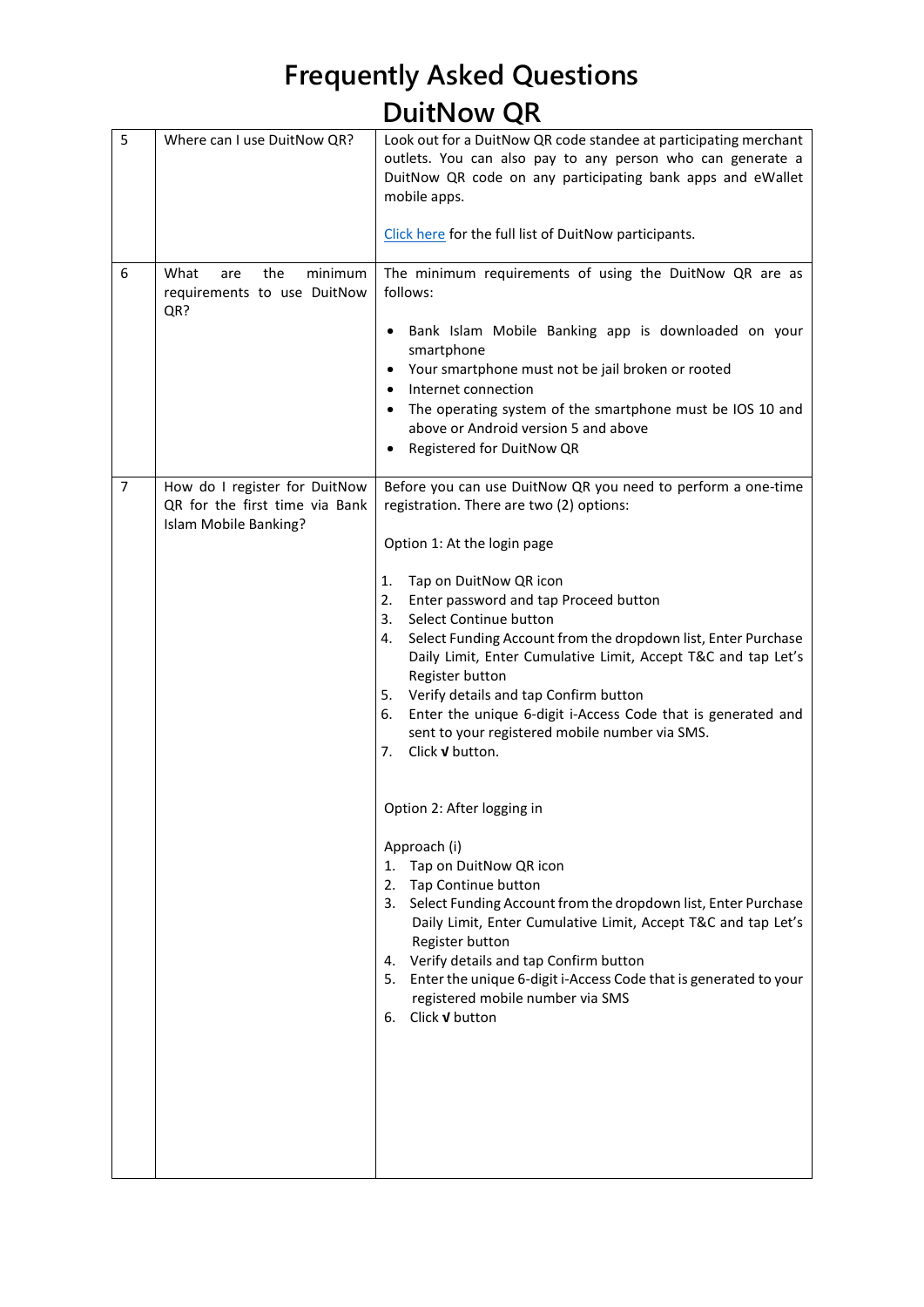|   |                                                     | Approach (ii)<br>1. Tap on Menu<br>2. Tap Settings<br>3. Tap DuitNow QR<br>4. Tap Continue button<br>5. Select Funding Account from the dropdown list, Enter Purchase<br>Daily Limit, Enter Cumulative Limit, Accept T&C and tap Let's<br>Register button<br>6. Verify details and tap Confirm button<br>7. Enter the unique 6-digit i-Access Code that is generated to your<br>registered mobile number via SMS.<br>8. Click V button                                                                                                                                                                                                                                          |
|---|-----------------------------------------------------|---------------------------------------------------------------------------------------------------------------------------------------------------------------------------------------------------------------------------------------------------------------------------------------------------------------------------------------------------------------------------------------------------------------------------------------------------------------------------------------------------------------------------------------------------------------------------------------------------------------------------------------------------------------------------------|
| 8 | What are the functions available<br>for DuitNow QR? | There are two (2) types of functions available:<br><b>SCAN &amp; PAY</b><br>This is a merchant presented QR Code whereby Mobile Banking<br>user scans any DuitNow QR supported static / dynamic QR Code to<br>perform QR payment. The source account for this is via current<br>account and savings account.<br><b>SCAN ME</b><br>This is a Person-to-Person transfer (P2P QR) function whereby<br>recipient generates a QR Code and present it to the sender/payer<br>to scan and perform electronic money transfer. This function is<br>available and interoperable between the Bank Islam Mobile<br>Banking app and other banks or eWallet apps which support<br>DuitNow QR. |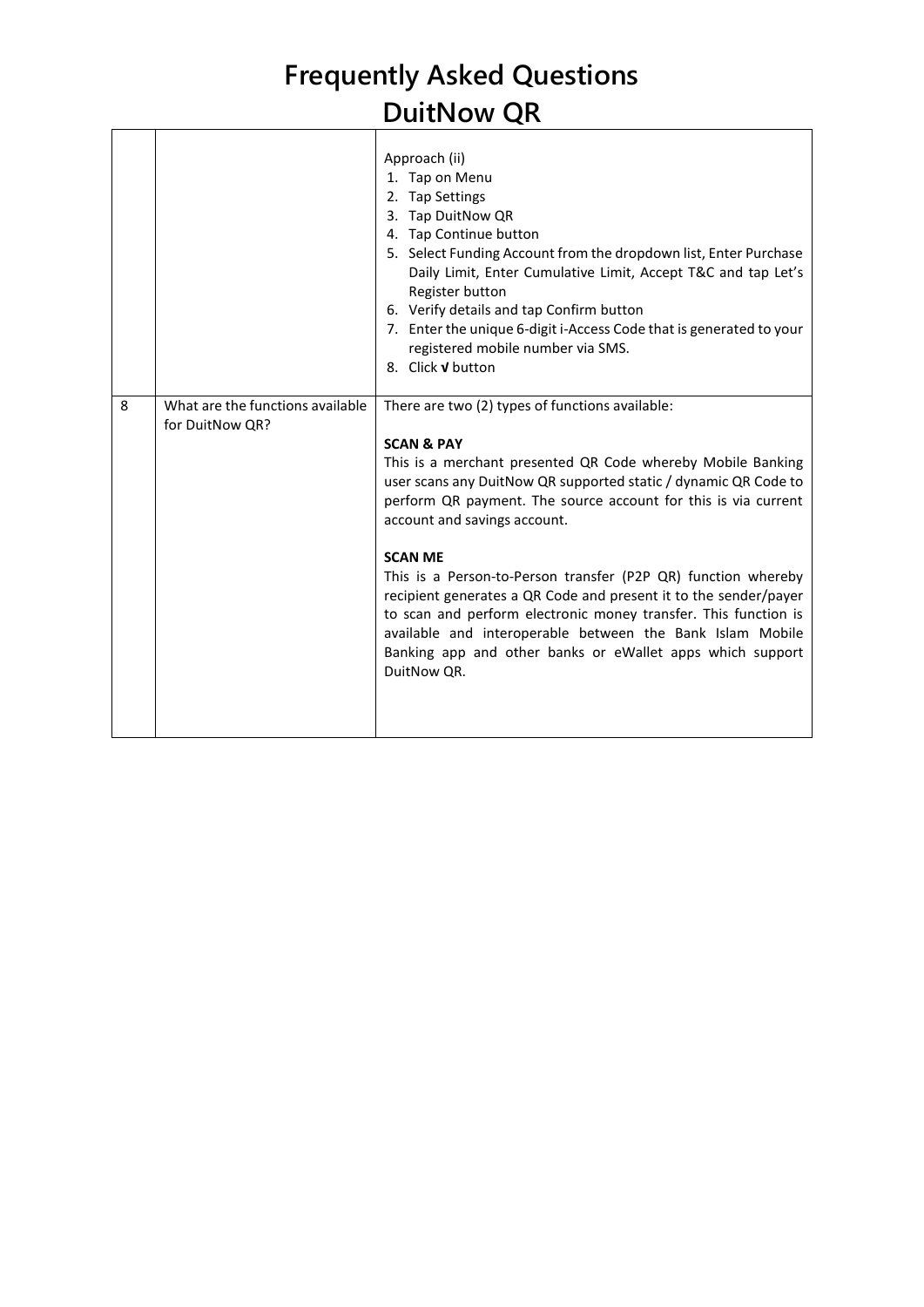|    |                                                             | <b>Frequently Asked Questions</b>                                                                                                                                                                                                                                                                                                                                                                                            |
|----|-------------------------------------------------------------|------------------------------------------------------------------------------------------------------------------------------------------------------------------------------------------------------------------------------------------------------------------------------------------------------------------------------------------------------------------------------------------------------------------------------|
|    |                                                             | <b>DuitNow QR</b>                                                                                                                                                                                                                                                                                                                                                                                                            |
| 9  | What is my daily limit and how is<br>the security in place? | Scan and pay without<br>biometric or password.<br>Biometric is required if<br>the total amount<br>exceeded the no-<br>Password is required<br>password limit<br>RM <sub>0</sub><br>RM1,000<br>RM50,000<br><b>RM250</b><br>*Max daily limit for P2P<br>Max daily limit<br>Max daily limit for<br>QR (combined limit<br>for no-password<br>payment to seller<br>with Transfer/Pay to<br>(merchant)<br>Third party account)     |
|    |                                                             | No-password limit can be set up to RM250 daily. For example, if<br>you set your no-password limit to RM50, you can scan QR code to<br>pay without any biometric or password up to RM50 in total.<br>*Maximum limit per day for P2P QR:<br>Resident: RM50,000.00<br>Non-Resident: RM10,000.00<br>However, the default limit is RM5,000.00 and is also<br>subject to the 3 <sup>rd</sup> party transfer limit set by customer. |
| 10 | can<br>the<br>How<br>change<br>transaction limit?           | To change the transaction limit for QR Purchase, kindly refer to the<br>steps below:<br>Launch the Mobile Banking App, enter Password and tap Login<br>1.<br>button<br><b>Tap Menu</b><br>2.<br>3.<br><b>Select Settings</b><br>Select DuitNow QR<br>4.<br>5.<br>Change Amount (limit) and tap Save button<br>Verify details and tap Approve button<br>6.<br>7. Successfully updated the QR Settings and tap OK              |
|    |                                                             | To change the transaction limit for P2P QR, kindly refer to the steps<br>below:<br>Launch the Mobile Banking App, enter Password and tap<br>1.<br>Login button<br>Tap Menu<br>2.<br><b>Select Settings</b><br>3.<br>Select Limit Maintenance<br>4.<br>5.<br>Change Amount (limit) and tap Update button<br>6. Verify details and tap Approve button<br>Successfully status appear and limit change accordingly<br>7.         |
| 11 | How do I make payment with<br>DuitNow QR?                   | Once you have registered for DuitNow QR, you can make payment<br>to other person or merchants. Kindly refer to the steps below:<br>Pre-Login page<br><b>Steps for Static QR Code</b><br>Launch the Mobile Banking App<br>1.<br>Tap on DuitNow QR icon<br>2.<br>3. Scan the QR code<br>Enter Amount and tap Continue button<br>4.                                                                                             |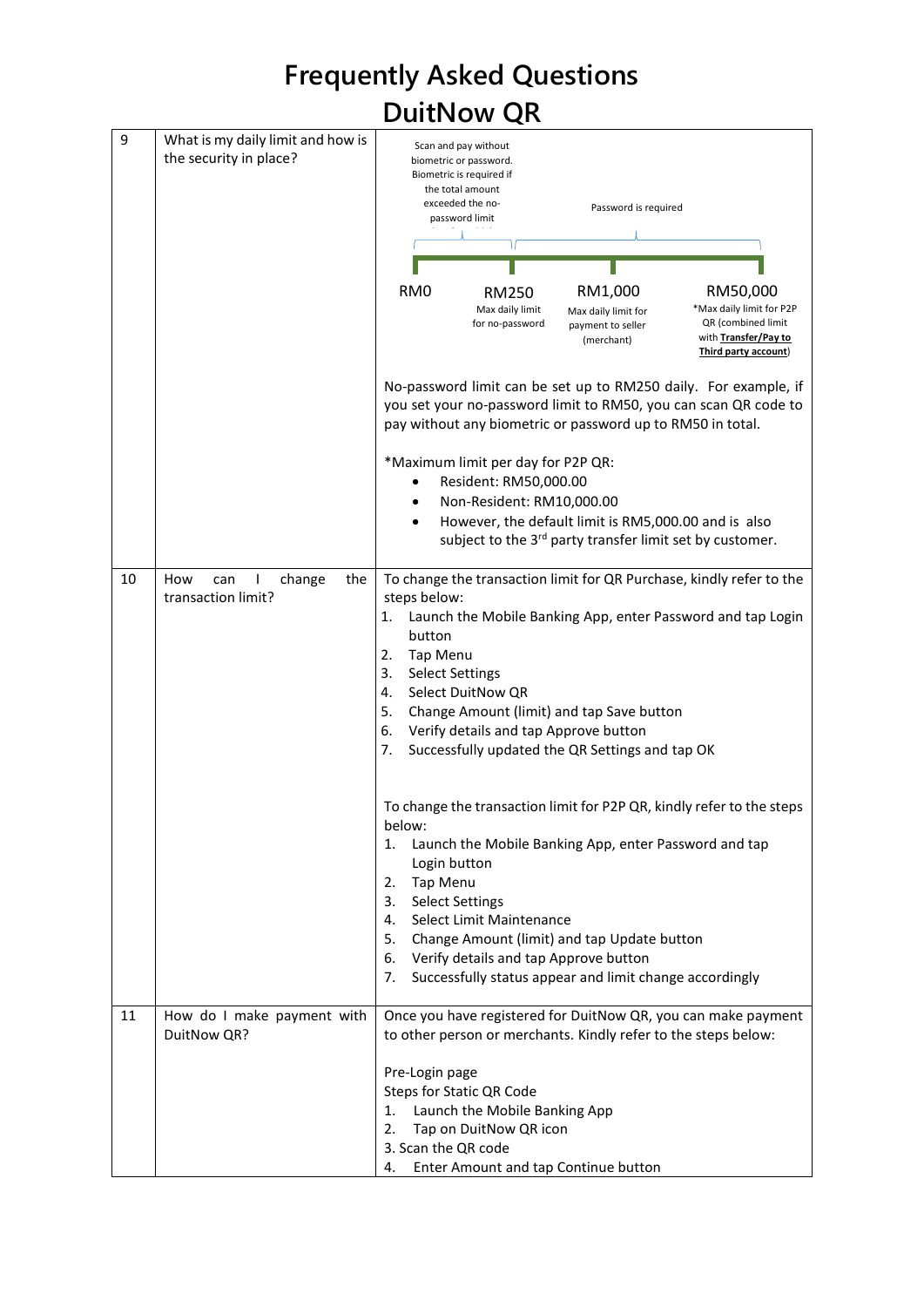|    |                                                            | 5.<br>Tap Pay Now button<br>6.<br>Verify details and tap Approve button<br>7.<br>Verify Payment status                                                                                                                                                                                                                                                                                                    |
|----|------------------------------------------------------------|-----------------------------------------------------------------------------------------------------------------------------------------------------------------------------------------------------------------------------------------------------------------------------------------------------------------------------------------------------------------------------------------------------------|
|    |                                                            | Steps for Dynamic QR Code<br>Launch the Mobile Banking App<br>1.<br>2.<br>Tap on DuitNow QR icon<br>3.<br>Scan the QR code<br>4. Verify details and tap Pay Now button<br>5. Verify and tap Approve button<br>6.<br><b>Verify Payment status</b>                                                                                                                                                          |
|    |                                                            | Steps for payment Above Transaction Limit (RM250) at Pre-Login<br>1. Launch the Mobile Banking App<br>2. Tap on DuitNow QR icon<br>3. Scan the QR code<br>Enter Amount (above transaction limit RM250) and tap<br>4.<br>Continue button<br>5. Enter Password and tap Proceed button<br>6. Verify details and tap Pay Now button<br>7. Verify and tap Approve button<br><b>Verify Payment status</b><br>8. |
|    |                                                            | Post-Login QR Payment<br>Steps for Static QR Code<br>1. Launch the Mobile Banking App, enter password and tap<br>Login button<br>2. Tap on DuitNow QR icon<br>Scan the QR code<br>3.<br>Enter Amount and tap Continue button<br>4.<br>5. Verify details and tap Pay Now button<br>6.<br>Verify and tap Approve button<br>Verify Payment status<br>7.                                                      |
|    |                                                            | Steps for Dynamic QR Code<br>Launch the Mobile Banking App, enter Password and tap Login<br>1.<br>button<br>Tap on DuitNow QR icon<br>2.<br>Scan the QR code<br>3.<br>Verify details and tap Pay Now button<br>4.<br>Verify and tap Approve button<br>5.<br>Verify Payment status<br>6.                                                                                                                   |
| 12 | Which debiting account can I<br>choose for DuitNow QR?     | Bank Islam customers can choose from either their current<br>account, savings account or transactional investment account.                                                                                                                                                                                                                                                                                |
| 13 | How do I select my preferred<br>DuitNow QR source account? | Below are the steps to select your preferred source account:<br>Login to your Bank Islam Mobile Banking App<br>1.<br>2.<br>Tab the Menu and select Setting<br>Select DuitNow QR setting<br>3.<br>Select Preferred Funding Account at drop down list<br>4.<br>Select Account Number for debiting<br>5.                                                                                                     |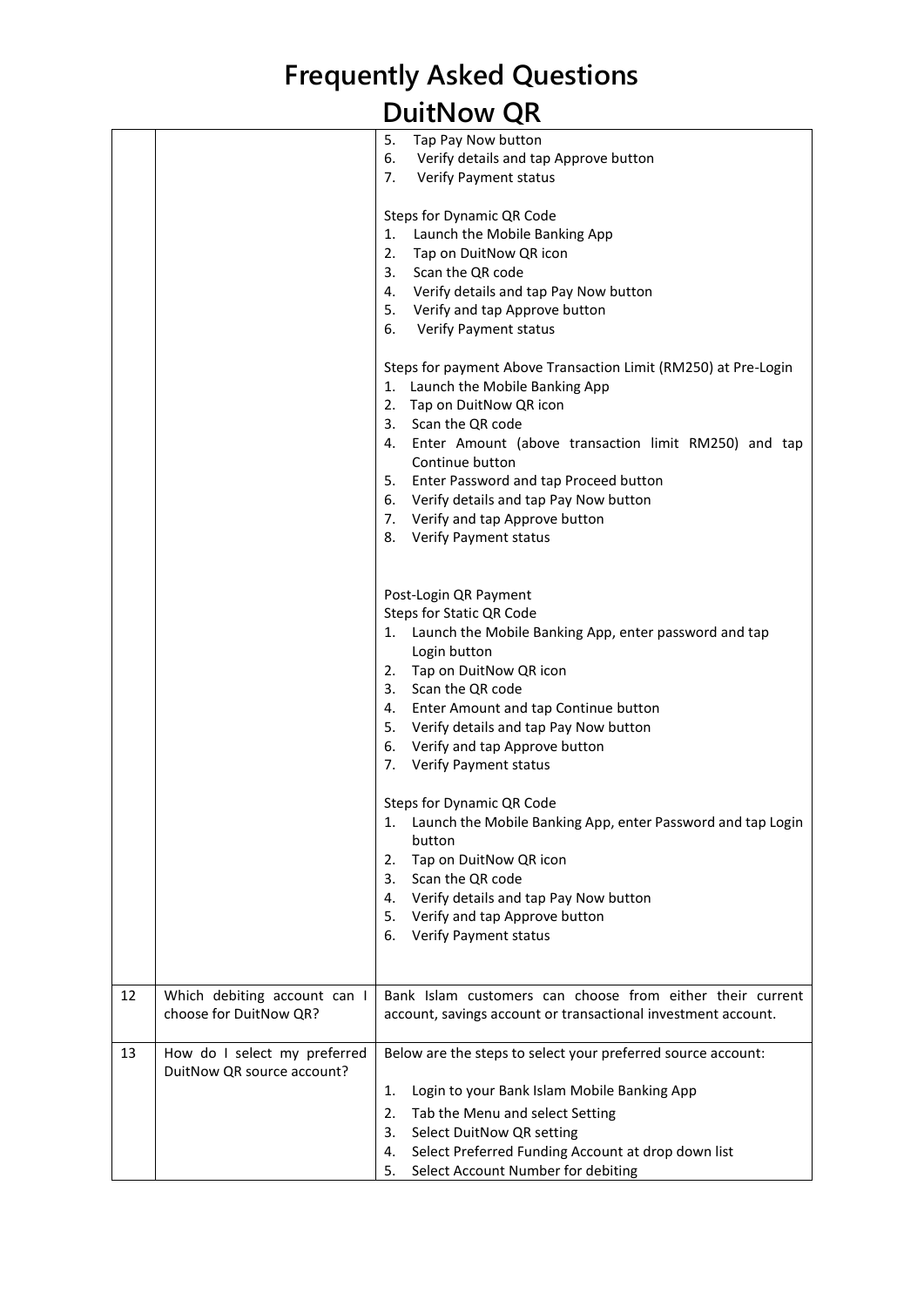|    |                                                                                                   | 6.<br>Tap Save button                                                                                                                                                                                                                                                                                                                                                                                                                                                                                                                                                                                                                                                                                                                                                                                                                                                                                                                                             |
|----|---------------------------------------------------------------------------------------------------|-------------------------------------------------------------------------------------------------------------------------------------------------------------------------------------------------------------------------------------------------------------------------------------------------------------------------------------------------------------------------------------------------------------------------------------------------------------------------------------------------------------------------------------------------------------------------------------------------------------------------------------------------------------------------------------------------------------------------------------------------------------------------------------------------------------------------------------------------------------------------------------------------------------------------------------------------------------------|
| 14 | Are there any charges for using<br>DuitNow QR?                                                    | There are no charges for customers for using DuitNow QR.                                                                                                                                                                                                                                                                                                                                                                                                                                                                                                                                                                                                                                                                                                                                                                                                                                                                                                          |
| 15 | I can't perform any transaction<br>through DuitNow QR. What<br>should I do?                       | If you're facing issues with DuitNow QR, please try any of these<br>methods:<br>Restart device - Many common issues can be fixed by<br>$\bullet$<br>turning off and restarting device<br>Check data connection - A strong internet connection (Wi-<br>$\bullet$<br>Fi or mobile data) is required to use the app. Re-launch the<br>app when the internet connection is good<br>Check device's available storage - If the storage space is<br>$\bullet$<br>low, please uninstall other apps or delete items like<br>pictures or videos to free up space. The problem could<br>also be attributed to multiple suspended apps running in<br>the background. Please close unused apps to free up<br>memory and resources<br>Clear cache and data - Clear cache and data on the App<br>Store or Google Play Store application and try to download<br>the app again<br>Update to the latest version of the GO by Bank Islam app<br>or uninstall and re-install the app. |
| 16 | What if the price displayed on<br>my screen is different from what<br>the merchant had agreed on? | Please confirm with the merchant if the information shown is not<br>reflected accurately. Should there be any discrepancies, request<br>the merchant to regenerate a new code and scan again.                                                                                                                                                                                                                                                                                                                                                                                                                                                                                                                                                                                                                                                                                                                                                                     |
| 17 | What are the security features<br>in place?                                                       | You can set your preferred daily transaction limit from RM0 to<br>RM1,000. However there is a cumulative limit that you can set to<br>enable authentication for your transaction.<br>Password or biometric is required to proceed with DuitNow QR if<br>more than RM250 per transaction. Below the cumulative limit, no<br>authentication required.                                                                                                                                                                                                                                                                                                                                                                                                                                                                                                                                                                                                               |
| 18 | How do I safeguard my DuitNow<br>QR from being abused?                                            | You can prevent others from using your DuitNow QR by following<br>these simple guidelines:<br>Ensure your device is protected with biometric, PIN or<br>pattern<br>Do not save any other biometrics except your own on your<br>٠<br>mobile devices<br>Do not leave your device unattended<br>٠<br>Set your DuitNow QR limit based on your comfort level<br>$\bullet$<br>Regularly check your account activity for any discrepancies or<br>unauthorised transaction.                                                                                                                                                                                                                                                                                                                                                                                                                                                                                               |
| 19 | What are the safety measures to<br>be taken before proceeding with<br>the DuitNow QR transaction? | You are required to ensure the following:<br>Check the amount to be paid<br>Check the merchant's details (business name) before<br>$\bullet$<br>proceeding with the DuitNow QR transaction                                                                                                                                                                                                                                                                                                                                                                                                                                                                                                                                                                                                                                                                                                                                                                        |
| 20 | What happens if I lose my<br>mobile phone?                                                        | Please call our Contact Centre at +603 26 900 900 to have your<br>Bank Islam Mobile Banking app temporarily suspended.                                                                                                                                                                                                                                                                                                                                                                                                                                                                                                                                                                                                                                                                                                                                                                                                                                            |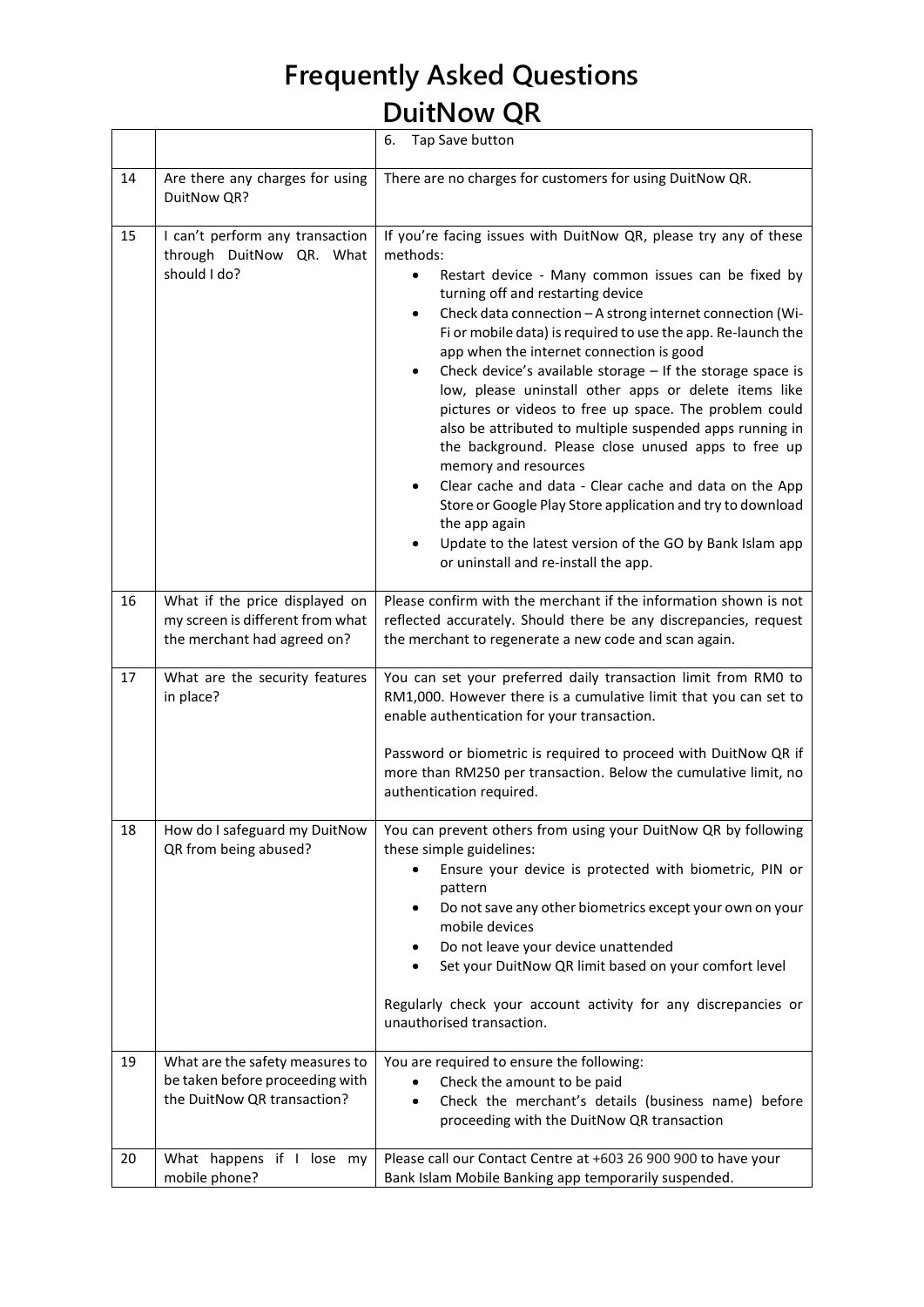$\overline{a}$ 

| 21 | Do I need to key in my password<br>every time I launch and use<br>DuitNow QR? | No. However, below are instances where password is required:<br>First-time set up of DuitNow QR<br>$\bullet$<br>Change of DuitNow QR settings including payment limit<br>$\bullet$<br>and default account<br>QR payment of more than RM250 per transaction or<br>$\bullet$<br>exceeding RM250 in total (password or biometric<br>required)                                                                                                                                                                                                                                                                                                                                                                                                                                                                                                                                                                                                                                                                                                     |
|----|-------------------------------------------------------------------------------|------------------------------------------------------------------------------------------------------------------------------------------------------------------------------------------------------------------------------------------------------------------------------------------------------------------------------------------------------------------------------------------------------------------------------------------------------------------------------------------------------------------------------------------------------------------------------------------------------------------------------------------------------------------------------------------------------------------------------------------------------------------------------------------------------------------------------------------------------------------------------------------------------------------------------------------------------------------------------------------------------------------------------------------------|
| 22 | Where can I use DuitNow QR?                                                   | You can use DuitNow QR at all participating local merchants and<br>overseas merchants with the "DuitNow QR" logo acceptance.                                                                                                                                                                                                                                                                                                                                                                                                                                                                                                                                                                                                                                                                                                                                                                                                                                                                                                                   |
| 23 | How do I receive money by using<br>DuitNow QR?                                | You can generate a QR Code and let other person to scan it to<br>transfer money to you. Kindly refer to the steps below:<br>Pre-Login Share QR Code<br><b>Steps for Static QR Code</b><br>1. Launch the Mobile Banking App and tap on DuitNow QR icon<br>2.<br>Tap Scan Me button<br>Tap Share DuitNow QR button<br>3.<br>Steps for Dynamic QR Code<br>1. Launch the Mobile Banking App and tap DuitNow QR icon<br>2. Tap Scan Me button<br>3. Tap Enter Amount button<br>4. Enter Amount and tap V button<br>5. QR Code is ready to scan<br>Post-Login Share QR Code<br>Steps for Static QR Code<br>1. Launch the Mobile Banking App, enter Password and tap Login<br>button<br>2. Tap on DuitNow QR icon<br>3. Tap Scan Me button<br>4. Tap Share DuitNow QR button<br>Steps for Dynamic QR Code<br>1. Launch the Mobile Banking App, enter Password and tap Login<br>button<br>2. Tap on DuitNow QR icon<br>3. Tap Scan Me button<br>4. Tap Enter Amount button<br>5. Enter amount and tap $\sqrt{v}$ button<br>6. QR Code is ready to scan |
| 24 | May I know why at times I don't                                               | This is because the recipient has already fixed the amount to be                                                                                                                                                                                                                                                                                                                                                                                                                                                                                                                                                                                                                                                                                                                                                                                                                                                                                                                                                                               |
|    | have to enter the amount to be<br>paid?                                       | paid. Hence, when you scan the DuitNow QR Code, you will be<br>making a payment for the exact amount. The amount will be<br>displayed on the screen for your confirmation.                                                                                                                                                                                                                                                                                                                                                                                                                                                                                                                                                                                                                                                                                                                                                                                                                                                                     |
| 25 | Can I de-register DuitNow QR?                                                 | Yes, you may do so. Kindly refer to the steps below:                                                                                                                                                                                                                                                                                                                                                                                                                                                                                                                                                                                                                                                                                                                                                                                                                                                                                                                                                                                           |
|    |                                                                               | Launch the Mobile Banking App, enter Password and tap Login<br>1.<br>button<br>Tap Menu<br>2.                                                                                                                                                                                                                                                                                                                                                                                                                                                                                                                                                                                                                                                                                                                                                                                                                                                                                                                                                  |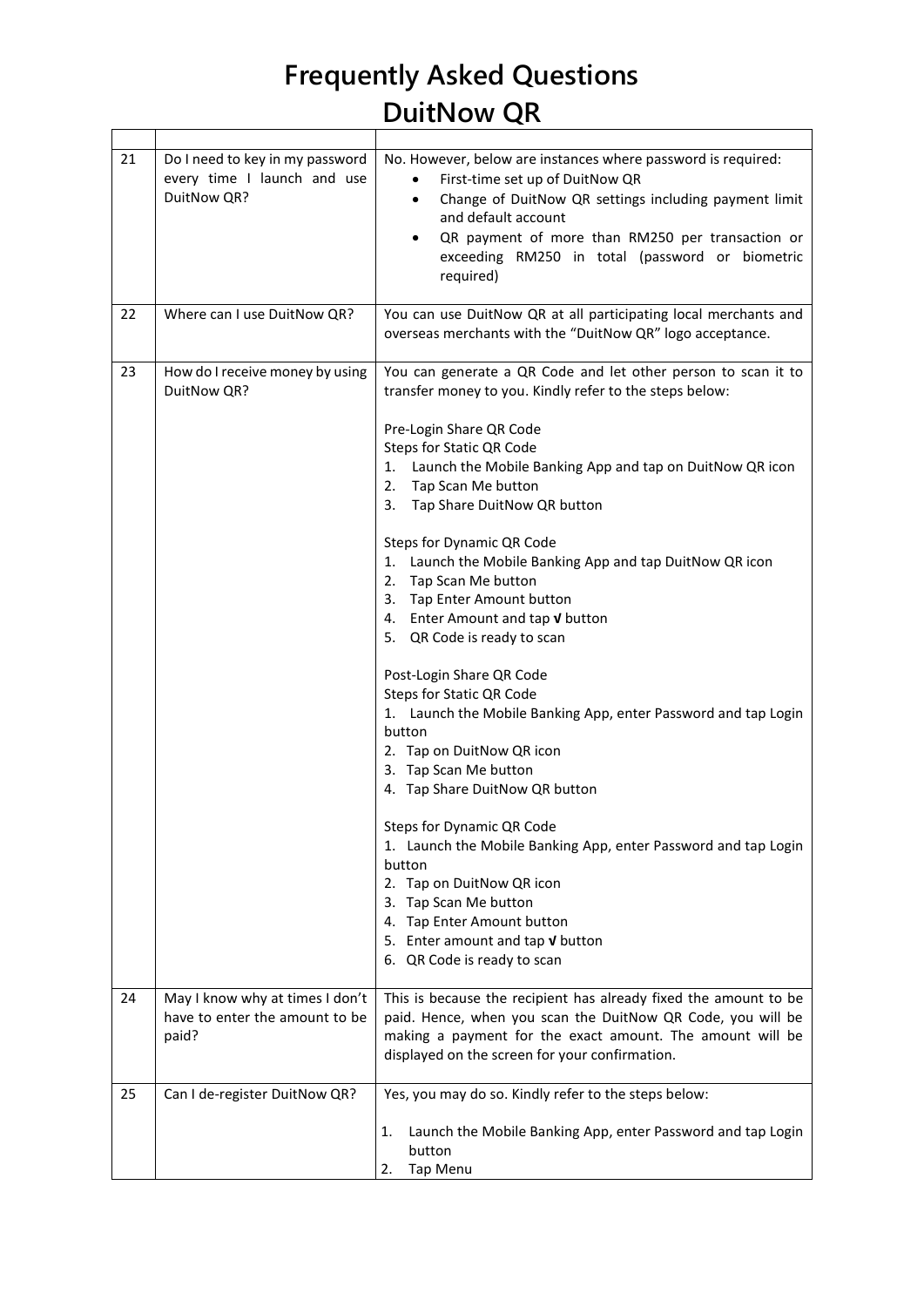|    |                                                                                                                                               | 3.<br><b>Tap Settings</b><br>Tap DuitNow QR<br>4.<br>Disable De-Register button (swipe toggle left)<br>5.<br>Confirmation Pop up appears and tap OK<br>6.<br>Verify and tap Approve button<br>7.<br>Confirmation status Pop up appears and tap OK<br>8.                                                                                                                                    |
|----|-----------------------------------------------------------------------------------------------------------------------------------------------|--------------------------------------------------------------------------------------------------------------------------------------------------------------------------------------------------------------------------------------------------------------------------------------------------------------------------------------------------------------------------------------------|
| 26 | How long will it take to process<br>DuitNow QR?                                                                                               | DuitNow QR payments/transfers will be processed immediately.                                                                                                                                                                                                                                                                                                                               |
| 27 | How do I know my payment<br>status?                                                                                                           | After you have made the payment, the status will be displayed on<br>the screen and you will also receive a notification via push<br>notification. Alternatively, you may view the transactions in your<br>account history.                                                                                                                                                                 |
| 28 | How do I know if the payment<br>was successfully made<br>and<br>debited from my account?                                                      | Once you have scanned a QR code and made a payment, you will<br>receive a push notification on the successful status of payment. You<br>will also see an acknowledgement page regarding the successful<br>status of payment. Alternatively, you may check the transaction<br>history for successful payments made or click on "Inbox" to check<br>payment status.                          |
| 29 | Why is my<br>payment<br>being<br>rejected?                                                                                                    | Your payment may be declined due to these reasons:<br>Insufficient balance in your account<br>Poor internet connectivity<br>Merchant's DuitNow QR service has been deactivated                                                                                                                                                                                                             |
| 30 | I have received a successful<br>notification for my payment, but<br>the merchant claimed to not<br>receive it. What should I do?              | Please show the successful notification to the merchant for<br>payment confirmation. Merchant also could check his/her own<br>transaction history to find out if the payment has been made.                                                                                                                                                                                                |
| 31 | Can another person(s) leverage<br>on my app to use DuitNow QR?                                                                                | No, you should not allow anyone to use your app and DuitNow QR.<br>The app is solely for your own usage. Best practices should be<br>upheld at all time to safeguard your DuitNow QR from being<br>abused by another person.                                                                                                                                                               |
| 32 | What happens if the amount<br>transferred for QR Payments<br>was wrong due to either the<br>merchant's/cashier's<br>or<br>customer's mistake? | If you are at the merchant's premise, kindly settle the dispute with<br>the merchant directly. Any settlement of discrepancies shall be<br>between you and the merchant/cashier. Both parties are allowed<br>to make settlements based on arrangement as deemed fit,<br>appropriate and agreed by both parties.<br>If there is a need for further investigation, kindly report this matter |
|    |                                                                                                                                               | to our Contact Centre +603 26 900 900 for calls or write into<br>contactcenter@bankislam.com.my                                                                                                                                                                                                                                                                                            |
| 33 | What happens if the amount<br>transferred for P2P QR was<br>wrong due to either the sender<br>or recipient?                                   | Kindly settle the dispute with each other directly. Any settlement<br>of discrepancies shall be between you and the sender/recipient.<br>Both parties are allowed to make settlements based on<br>arrangement as deemed fit, appropriate and agreed by both<br>parties.                                                                                                                    |